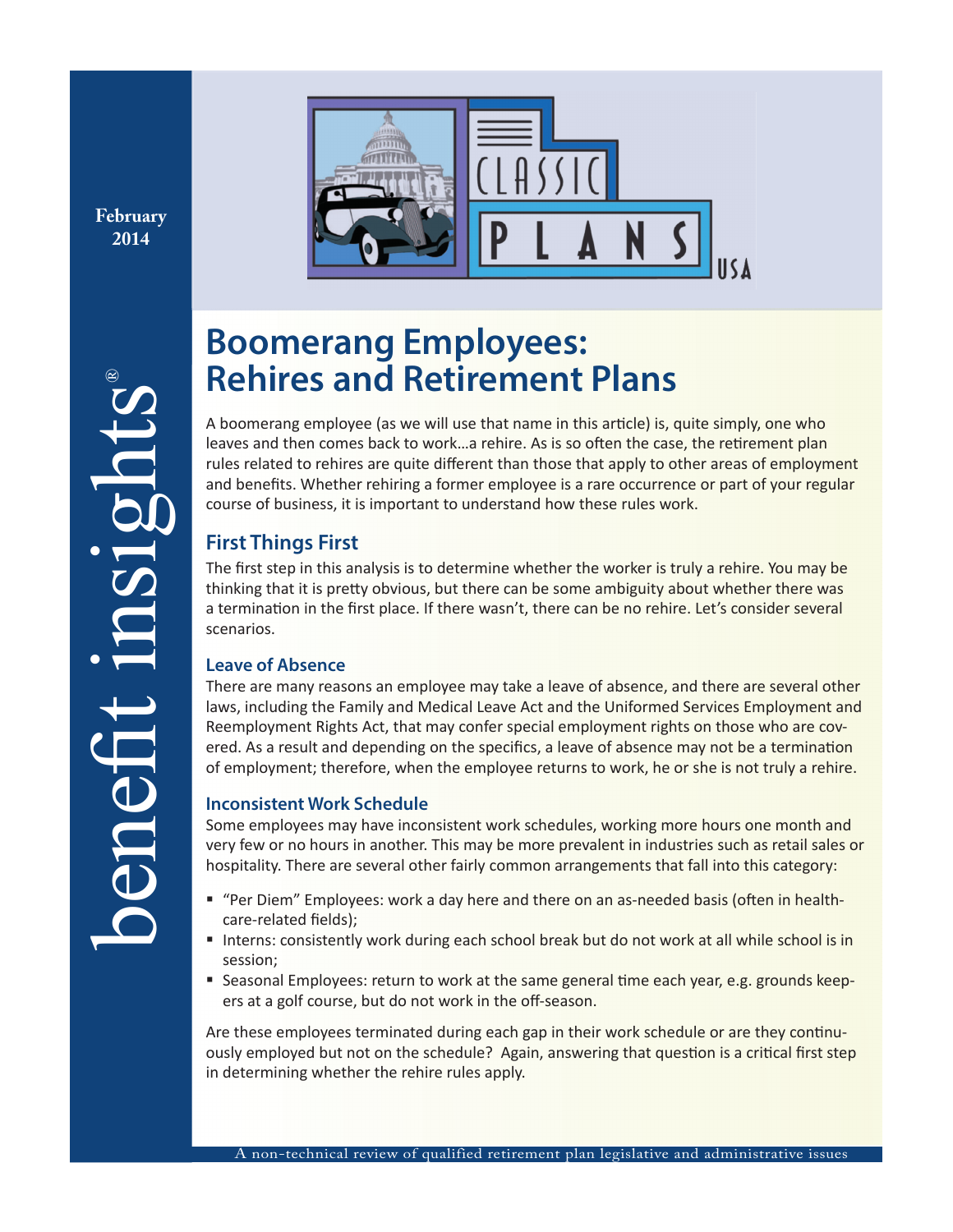#### **Transfers**

Another variation is when an employee transfers from one division, location or subsidiary to another. When the transfer is within the same "employer," it is not a termination and a rehire, it is continuous employment...even if the divisions or locations have separate payrolls or financial reporting structures. The same is true for transfers of employment classification such as a union employee who discontinues his or her union membership and is reclassified as a non-union employee.

You may be wondering why there are quotes around the word employer. The reason is that there are complex rules that require multiple companies with certain overlap in ownership or business operations to be treated as a single employer for retirement plan purposes. An employee who transfers from one such company to another within the same group is again treated as continuously employed.

## **Rules of the Road**

Once the above determination has been made, there are two general rules we must review. They are known as the rule of parity and the one-year holdout rule.

#### **Rule of Parity**

The rule of parity establishes the requirements that allow an employee's pre-termination service to be permanently disregarded upon rehire. In short, the employee in question must have been:

- A participant in the plan prior to termination;
- 0% vested at the time of termination; and
- **Terminated long enough to incur five consecutive breaks in service.**

All three requirements must be met. The first is straightforward; however, keep in mind that someone is a participant if they are eligible for the plan even if they have not chosen to contribute.

The vesting requirement is a bit trickier and depends on the employee's actual account. Since salary deferrals must be fully vested at all times, any employee who has made 401(k) deferrals does not meet the vesting requirement. In other words, there are no circumstances that would allow the company to ignore pre-termination service regardless of how much time has passed between termination and rehire.

If the employee has never deferred or the plan doesn't allow deferrals, we turn our attention to company contributions. It is obvious whether a person has vesting credit if a contribution has been made, but what about an employee who is vested but has no account balance? For example, how would we treat an employee who has worked for the company for two years and is 20% vested but the company has not made any contributions during that time frame? The employee is 20% vested in an account with nothing in it.

The rules are somewhat open to interpretation on this point but seem to suggest that such an employee would be treated as 0% vested in applying the rule of parity. Others argue that such an interpretation seems contrary to the intent of the law. Should this situation arise, it is a good idea to seek assistance from an experienced consultant and to make sure that whatever interpretation is adopted is applied consistently.

#### **Breaks in Service**

That brings us to five breaks in service. As a general rule, a break in service is a plan year during which an employee works fewer than 501 hours of service. A couple of quick examples may help here.

 $\mathcal{D}_{\mathbb{Z}}$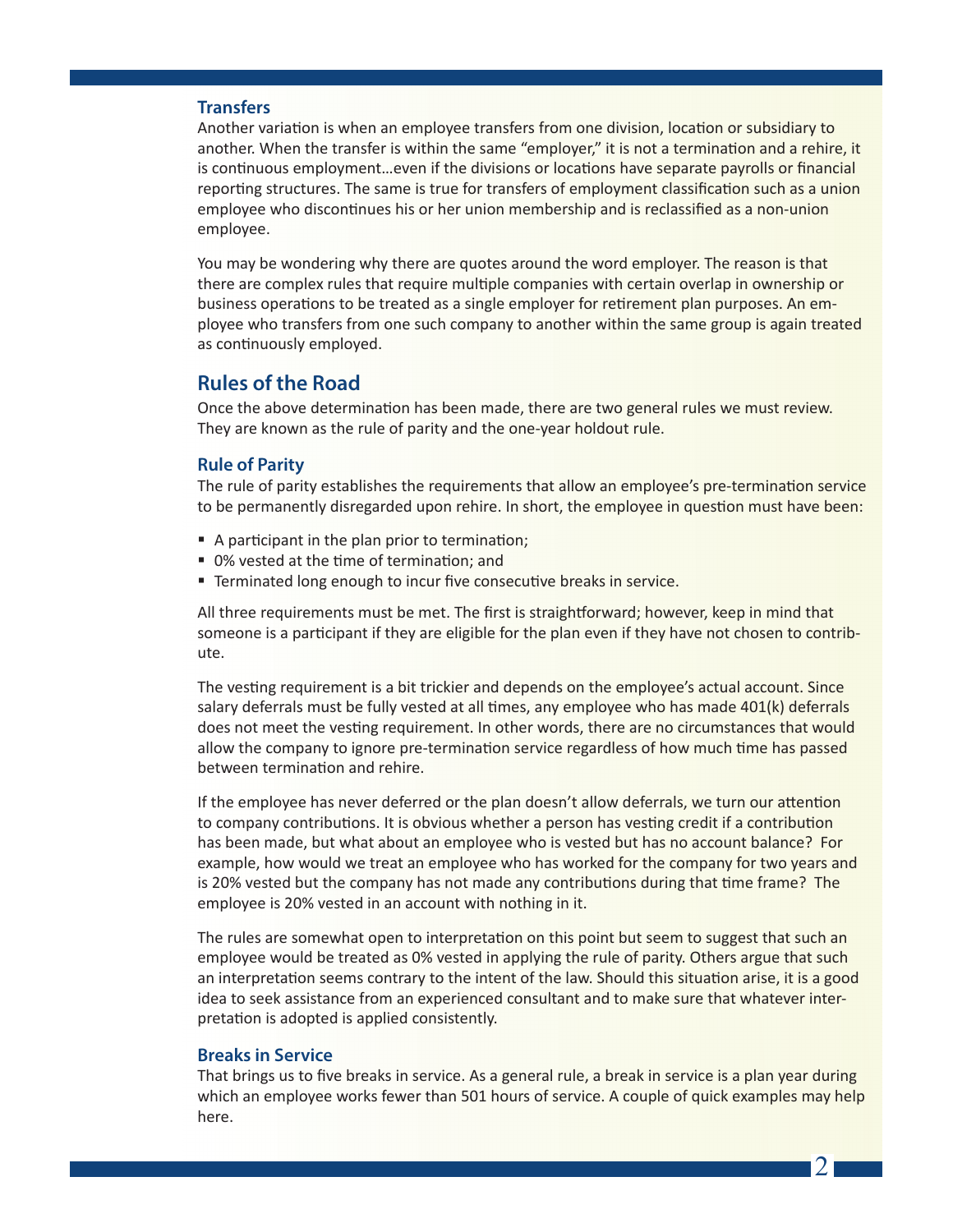Arthur terminates employment on January 31, 2014, having worked 100 hours year to date. Assuming he isn't rehired before then, he would experience his first break in service at the end of 2014 and his fifth at the end of 2018.

Penelope terminates employment on May 31, 2014, having worked 800 hours year to date. Since she completed at least 501 hours of service prior to termination, she does not have a break in service for 2014. That means her first break is in 2015 and her fifth is in 2019.

For plans that use the elapsed time method of counting service, the fifth break in service occurs when the employee has been terminated for 60 consecutive months.

#### **One-Year Holdout Rule**

This rule is much simpler in many ways and allows a company to temporarily ignore a rehire's pre-termination service. Under the one-year holdout rule, once an employee incurs a single break in service, pre-termination service is ignored until he or she completes one year of service following rehire. Then all pre-break service is immediately reinstated retroactive to the date of rehire. A break in service is measured the same way as described above for the rule of parity, and a year of service generally means a 12-month period in which the employee works at least 1,000 hours.

### **Putting the Rules into Play**

The above analysis is the hard part. If you've made it this far, putting those results into play is much easier. There are two main reasons that we care about all of these rules: to determine eligibility and vesting. Let's take a look at how the results apply to both of these important determinations.

#### **Eligibility**

An employee who didn't meet the plan eligibility requirements before terminating is the most straightforward—he or she must complete those requirements irrespective of breaks in service, etc. Someone who was a participant prior to termination rejoins the plan immediately on rehire unless either the rule of parity or one-year holdout rule applies.

A participant who satisfies all three requirements under the rule of parity is treated as a new hire as of the reemployment date and must satisfy the plan's eligibility requirements that are currently in place in the same manner as any other new employee. Keep in mind that it is somewhat unusual in a 401(k) plan for an individual to meet all of the rule of parity requirements, so proceed with caution and double-check your findings if it looks like a former participant will be treated as a new hire.

The one-year holdout rule can present some unique challenges since it provides retroactive credit for pre-termination service. Another example will help to illustrate.

Harold is a former participant who is rehired for 20 hours per week on December 1, 2013. Under the one-year holdout rule, he completes one year of service after his rehire on November 30, 2014, and his pre-termination service is reinstated retroactively to his rehire date, making him eligible for the plan in 2013.

If the company made a contribution for 2013, Harold is eligible to share in it even though the company could not have known it at the time they made the deposit. The company is obligated to make a 2013 contribution for Harold, but they would have to deduct it on their 2014 tax return.

Keep in mind, however, that other plan rules continue to apply. So, if the plan has a separate provision requiring a participant to work at least 1,000 hours in a plan year to share in a con-

3